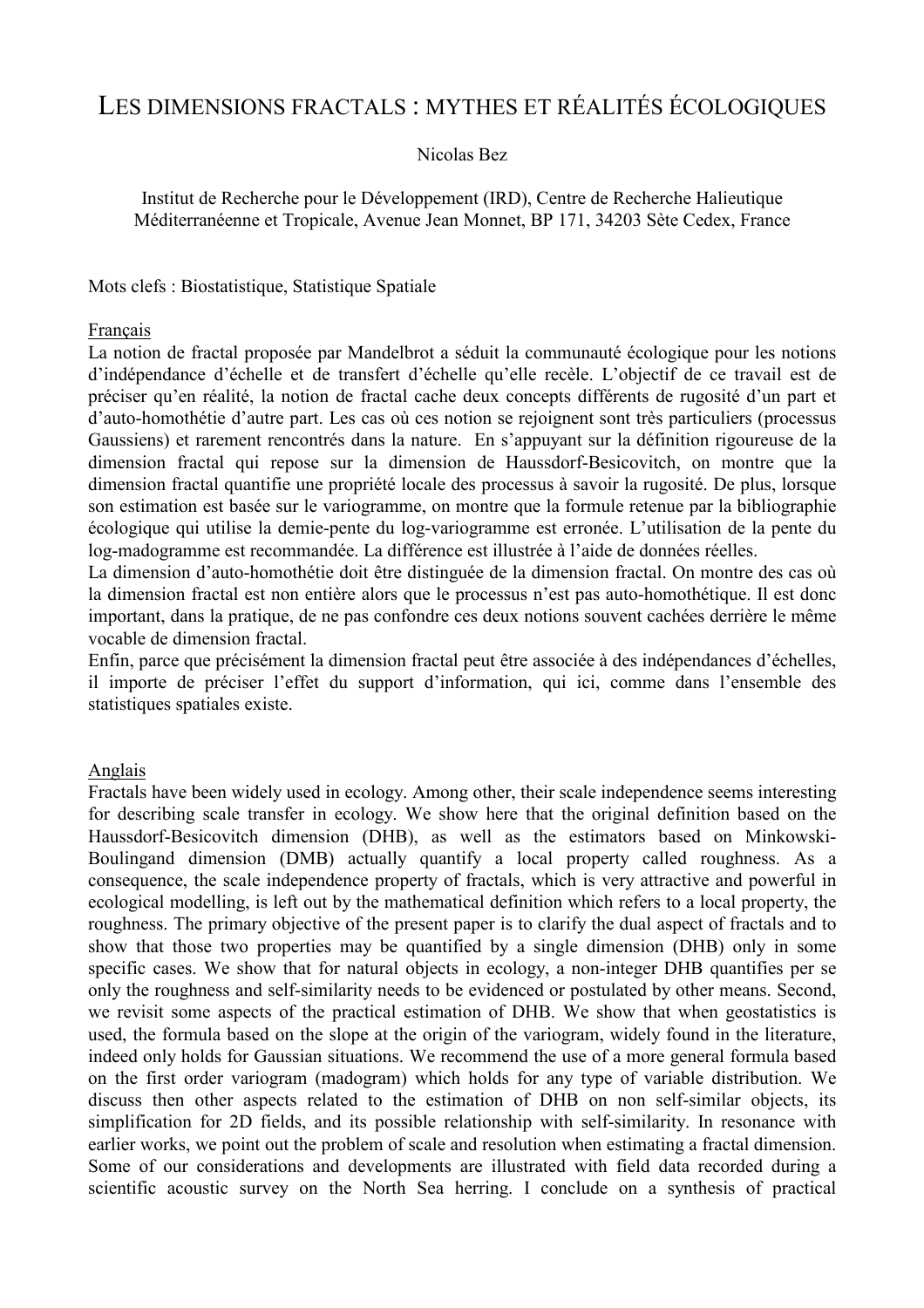recommendations and warnings to ecologists when using fractal dimension..

## **Bibliographie**

[1] Bruno, R., and G., Raspa, 1989. Geostatistical characterization of fractal models of surfaces. Kluwer academics publisher, M.Armstrong (Ed.), Geostatistics, Vol. 1, 77-89.

[2] Chilès J.P. and P. Delfiner, 1999. Geostatistics: Modeling spatial uncertainty. J. Wiley & Sons, New York, 695 p.

[3] Dubuc B., S.W., Zucker, C. Tricot, J.F., Quiniou and D., Wehbi, 1989. Evaluating the fractal dimension of surfaces. Proc. R. Soc. Lond. A 425, 113-127

[4] Dungan, J. L., J. N. Perry, M. R. T. Dale, P. Legendre, S. Citron-Pousty, M.-J. Fortin, A. Jakomulska, M. Miriti, and M. S. Rosenberg. 2002. A balanced view of scale in spatial statistical analysis. Ecography 25:626-640.

[5] Falconer, K.L. 1990. Fractal geometry. Mathematical foundations and applications. J. Wiley & Sons, New York.

[6] Fortin, M.-J., T. H. Keitt, B. A. Maurer, M. L. Taper, D. M. Kaufman, and T. M. Blackburn. 2005. Species' geographic ranges and distributional limits: pattern analysis and statistical issues. OIKOS 108:7-17.

[7] Halley, J.M., S., Hartley, A.S., Kallimanis, W.E., Kunin, J.J., Lennon, and S.P., Sgardelis, 2004. Uses and abuses of fractal methodology in ecology. Ecology Letters, 7, 254-271.

[8] Leduc, A., Y.T., Prairie, and Y., Bergeron, 1994. Fractal dimension estimates of a fragmented landscape: source of variability. Landscape Ecology, vol. 9, no 4, 279-286.

[9] Mandelbrot, B.B., 1975. Les objets fractals: forme, hasard et dimension. Paris & Montréal, Flammarion.

[10] Mandelbrot, B.B. 1977. Fractals: forms, chance and dimension. Freeman, California, USA, 365 pp.

[11] Matheron, G. 1963. Principles of geostatistics. Economic Geology, 58, n°8, 1246-1266

Matheron, G. 1973. The intrinsic random functions and their applications. Adv. Appl. Prob., Vol. 11, n°1, 184-189.

[12] Seuront, L. 1998. Fractals and multifractals: new tools to characterize space-time heterogeneity in marine ecology. Océanis 24: 123-158.

[13] Stoyan, D., and H. Stoyan, 1994. Fractals, random shapes and point fields; methods of geometrical statistics. John Wiley sons, Chichester, England, 389 pp.

[14] Sugihara, G., and R. M. May. 1990. Applications of fractals in ecology. Trends in Ecology and Evolution 5:79-86.

[15] Taylor C.C., and S.J. Taylor, 1991. Estimating the dimension of a fractal. Journal of the Royal Statistical Society, Series B (Methodology), Vol. 53, No 2, 353-364.

[16] Tricot C., 1982. Two definitions of fractional dimension. Math. Proc. Camb. Phil. Soc., 91, 57-74.

[17] Tricot C., J.F., Quiniou, D., Wehbi, C., Roques-Carmes et B., Dubuc, 1988. Evaluation de la dimension fractale d'un graphe. Revue Phys. Appl. 23, 111-124.

[18] Turchin, P., 1996. Fractal analyses of animal movement: a critique. Ecology, 77(7), 2086-2090.

[19] Viswanathan, G. M., V. Afanasyev, S. V. Buldyrev, E. J. Murphy, P. A. Prince, and H. E. Stanley. 1996. Lévy flight search patterns of wandering albatrosses. Nature 381:413-415.